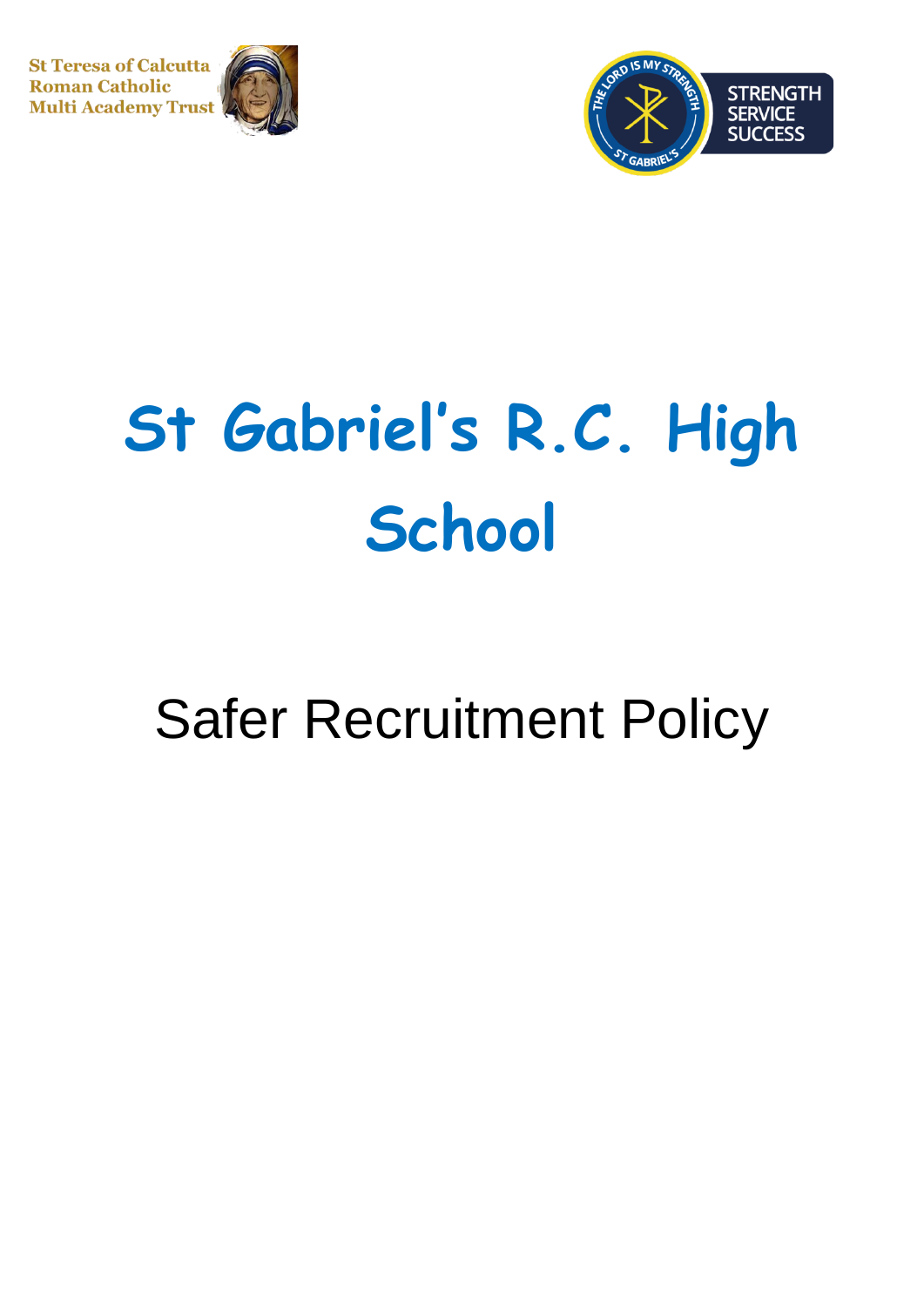# **Contents:**

[Statement of intent](#page-1-0)

- 1. [Legal framework](#page-2-0)
- 2. [Definitions](#page-2-1)
- 3. [Roles and responsibilities](#page-4-0)
- 4. [Equal opportunities](#page-5-0)
- 5. [Planning, advertising and shortlisting](#page-6-0)
- 6. [Invitation to interview](#page-7-0)
- 7. [Pre-interview checks](#page-9-0)
- 8. [Digital footprints](#page-9-1)
- 9. [The interview](#page-9-2)
- 10. [After the interview](#page-10-0)
- 11. [Remote recruitment](#page-10-1)
- 12. [Pre-appointment checks](#page-12-0)
- 13. [After the pre-appointment checks](#page-16-0)
- 14. [Single central record \(SCR\)](#page-16-1)
- 15. [Safer recruitment training](#page-17-0)
- 16. [Monitoring and review](#page-17-1)

#### **Appendices**

a) [Flowchart of Disclosure and Barring Service Criminal Record Checks and Barred](#page-19-0)  [List Checks](#page-19-0)

# <span id="page-1-0"></span>**Statement of intent**

**St Gabriel's R.C. High School** has implemented this policy to assist with recruitment and employee selection. It outlines the school's recruitment procedure and how the school ensures safer recruitment is considered at all levels of the recruitment process.

The safety and protection of the school's pupils is always at the forefront of the school's concerns, which is why this policy aims to embed a robust safeguarding culture into the recruitment practices of the school.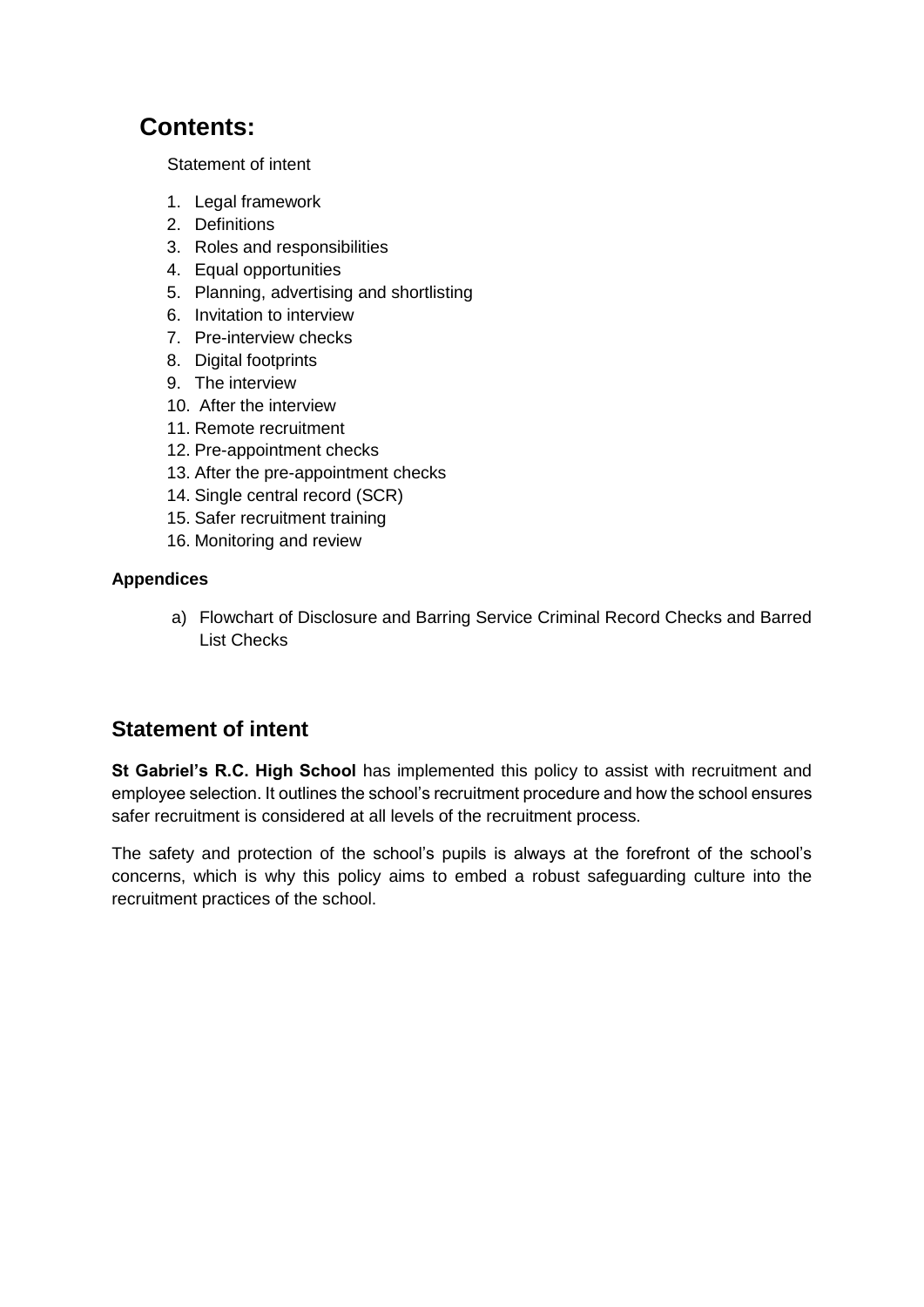# <span id="page-2-0"></span>**1. Legal framework**

- 1.1. This policy has due regard to all relevant legislation including, but not limited to, the following:
	- Children Act 1989
	- Children Act 2004
	- Safeguarding Vulnerable Groups Act 2006
	- The Education (School Teachers' Appraisal) (England) Regulations 2012 (as amended)
	- Sexual Offences Act 2003
	- The School Staffing (England) Regulations 2009
	- Rehabilitation of Offenders Act 1974
	- Education and Skills Act 2008
	- Data Protection Act 2018
	- The General Data Protection Regulation (GDPR)
	- Education Act 2002
	- Equality Act 2010
- 1.2. This policy has due regard to guidance including, but not limited to, the following:
	- DfE (2020) 'Keeping children safe in education'
	- DfE (2018) 'Staffing and employment advice for schools'
	- DfE (2020) 'Governance handbook'
	- DfE (2020) 'Guidance for full opening: schools'
	- DfE (2020) 'Changes to checks for EU sanctions on EEA teachers from 1 January 2021'
- 1.3. This policy operates in conjunction with the following school policies:
	- **Child Protection and Safeguarding Policy**
	- **Single Central Record Policy**
	- **Records Management Policy**
	- **Data Protection Policy**
	- **Equal Opportunities and Dignity at Work Policy**
	- **ICT Acceptable Use Policy**

# <span id="page-2-1"></span>**2. Definitions**

- 2.1. **Regulated activity**  includes:
	- Teaching, training, instructing, caring for or supervising children if the person is unsupervised, or providing advice or guidance on physical, emotional or educational wellbeing, or driving a vehicle only for children.
	- Working for a limited range of establishments (known as 'specified places', which include schools and colleges), with the opportunity for contact with children, but not including work undertaken by supervised volunteers.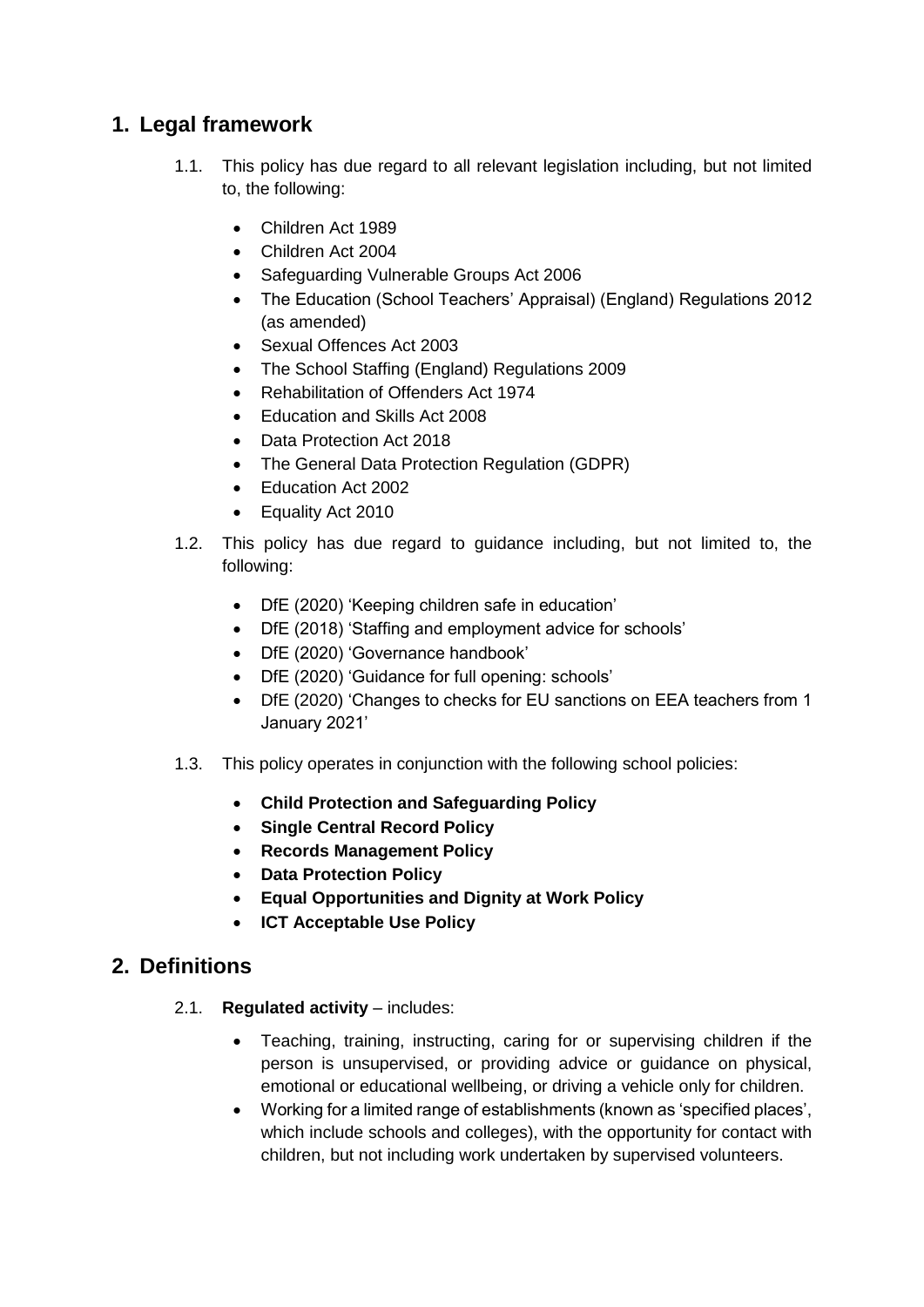- The above definitions are classified as regulated activity if they are undertaken regularly. Some activities are always regulated activities, regardless of frequency or whether they are supervised or not. This includes relevant personal care, or health care provided by, or under the supervision of, a health care professional. Personal care includes helping a child with eating or drinking for reasons of illness or disability, or in connection with toileting, washing, bathing and dressing for reasons of age, illness or disability. Health care means care for children provided by, or under the direction or supervision of, a regulated health care professional.
- **A supervised volunteer** who regularly teaches or looks after children is **not** in regulated activity.
- 2.2. **Teaching role**  refers to a role involving planning and preparing lessons and courses for pupils; delivering lessons to pupils; and assessing and reporting on the development, progress and attainment of pupils. These activities are not teaching work for the purposes of 'Keeping children safe in education' (KCSIE) if the person carrying out the activity does so (other than for the purposes of induction) subject to the direction and supervision of a qualified teacher or other person nominated by the headteacher to provide such direction and supervision.
- 2.3. **Standard DBS**  this provides information about convictions, cautions, reprimands and warnings held on the Police National Computer, regardless of whether or not they are spent under the Rehabilitation of Offenders Act 1974.
- 2.4. **Enhanced DBS**  this provides the same information as the standard DBS, plus any additional information held by the police which a chief officer reasonably believes to be relevant and considers ought to be disclosed.
- 2.5. **Enhanced DBS with barred list check**  this check is required for when people are working or seeking to work in regulated activity with children. This check allows for additional checks to be made as to whether the person appears on the children's barred list.
- 2.6. **Children's barred list**  the DBS maintains a 'barred list' of individuals who are unsuitable to work with children and vulnerable adults. In addition, where an enhanced DBS including a barred list check is obtained, the certificate will also detail whether the applicant is subject to a direction under section 128 of the Education and Skills Act 2008 or section 167A of the Education Act 2002.
- 2.7. **Section 128 check**  this provides for the Secretary of State to direct that a person may be prohibited or restricted from participating in the management of an independent school (which includes academies and free schools). A person prohibited under section 128 is also disqualified from holding or continuing to hold office as a governor of a maintained school.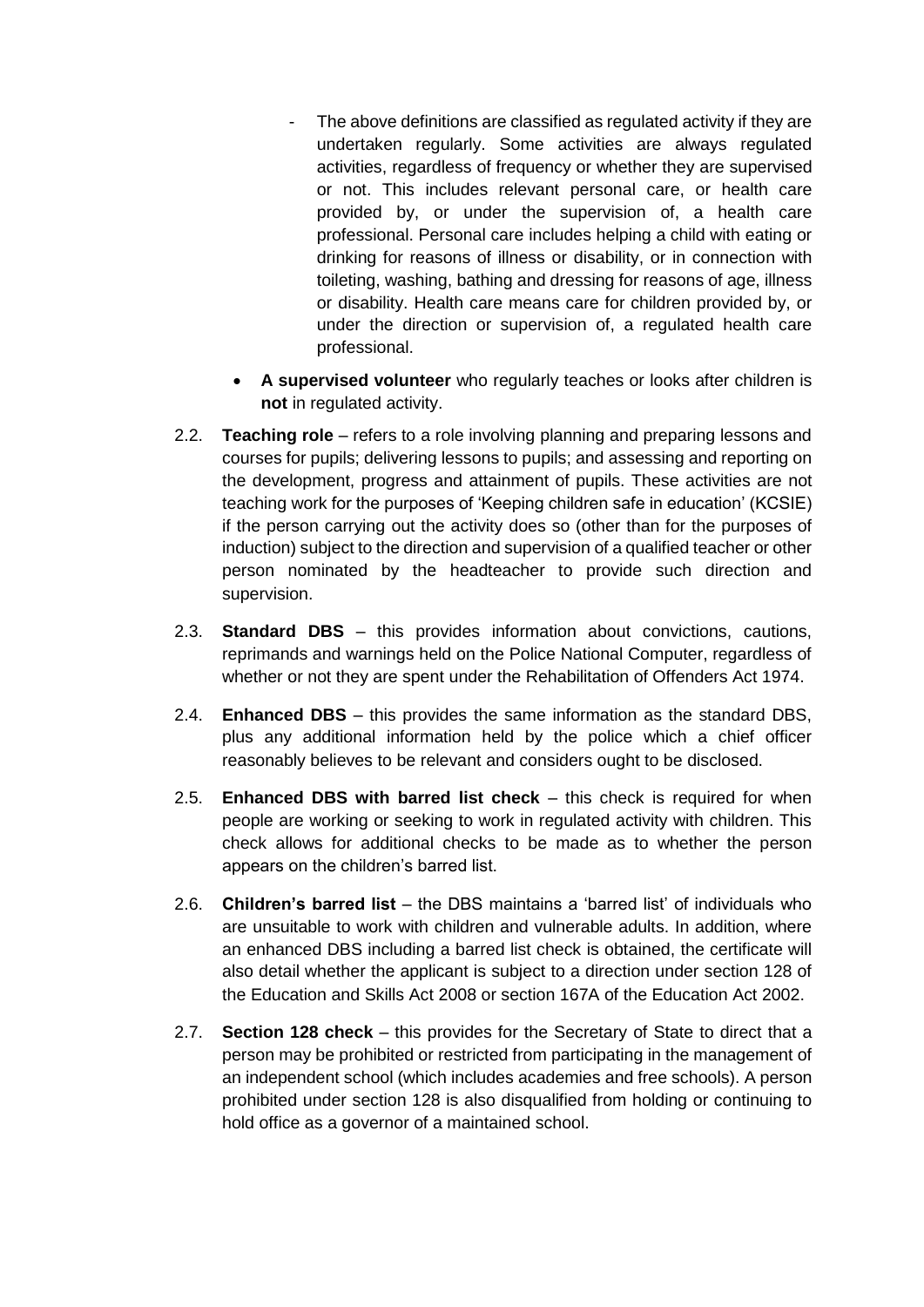2.8. **Safer recruitment** – this is the safeguarding and protection of pupils during the recruitment and selection process. Its overall purpose is to help identify and deter or reject individuals who are deemed to be at risk of abusing children

# <span id="page-4-0"></span>**3. Roles and responsibilities**

- 3.1. The **governing board** is responsible for:
	- Agreeing and monitoring effective policies to ensure recruitment at the school is in accordance with the legislation outlined in [section 1.](#page-2-0)
	- Ensuring that staff recruitment is as safe as possible, as well as fair and compliant with the relevant legislation.
	- Ensuring appropriate checks have been carried out on staff, volunteers, contractors and agency workers working within the school.
	- Appointing an appropriate **recruitment panel**.
	- Ensuring that at **least one member** of the **recruitment panel** has undergone safer recruitment training.
	- Ensuring that all members of the **recruitment panel** understand their role, i.e. advisory or decision making.
	- Monitoring the advertising of vacancies, assessing how they are being advertised and whether the adverts are maximising all of the opportunities to attract the appropriate candidates.
	- Benchmarking the success of any advertising methods used, as well as the overall success of the recruitment process.
	- Ensuring a member of the board is on the **recruitment panel** for a new **headteacher**.
	- Ensuring that all members of the **recruitment panel** are familiar with their obligations with regards to safer recruitment, as set out in KCSIE.
	- Monitoring the school's SCR to ensure that the necessary vetting checks for employees are carried out.
	- Ensuring that equal opportunities are established and implemented throughout the recruitment process.
	- Ensuring that the salary of the successful candidate is determined.
	- Accommodating the needs of new employees and making reasonable adjustments when necessary.
	- Ensuring that the **DPO** reviews this policy and that any recruitment data that is kept is in accordance with the **Records Management Policy**.
- 3.2. The **recruitment panel** is responsible for:
	- Creating the advert and ensuring it meets all the necessary requirements.
	- Shortlisting the potential candidates with the aim of reducing the application field and identifying those with the potential to effectively undertake the role.
	- Appropriately delegating responsibility for recruitment to the **headteacher**.
	- Setting appropriate recruitment procedures, as per the scheme of delegation.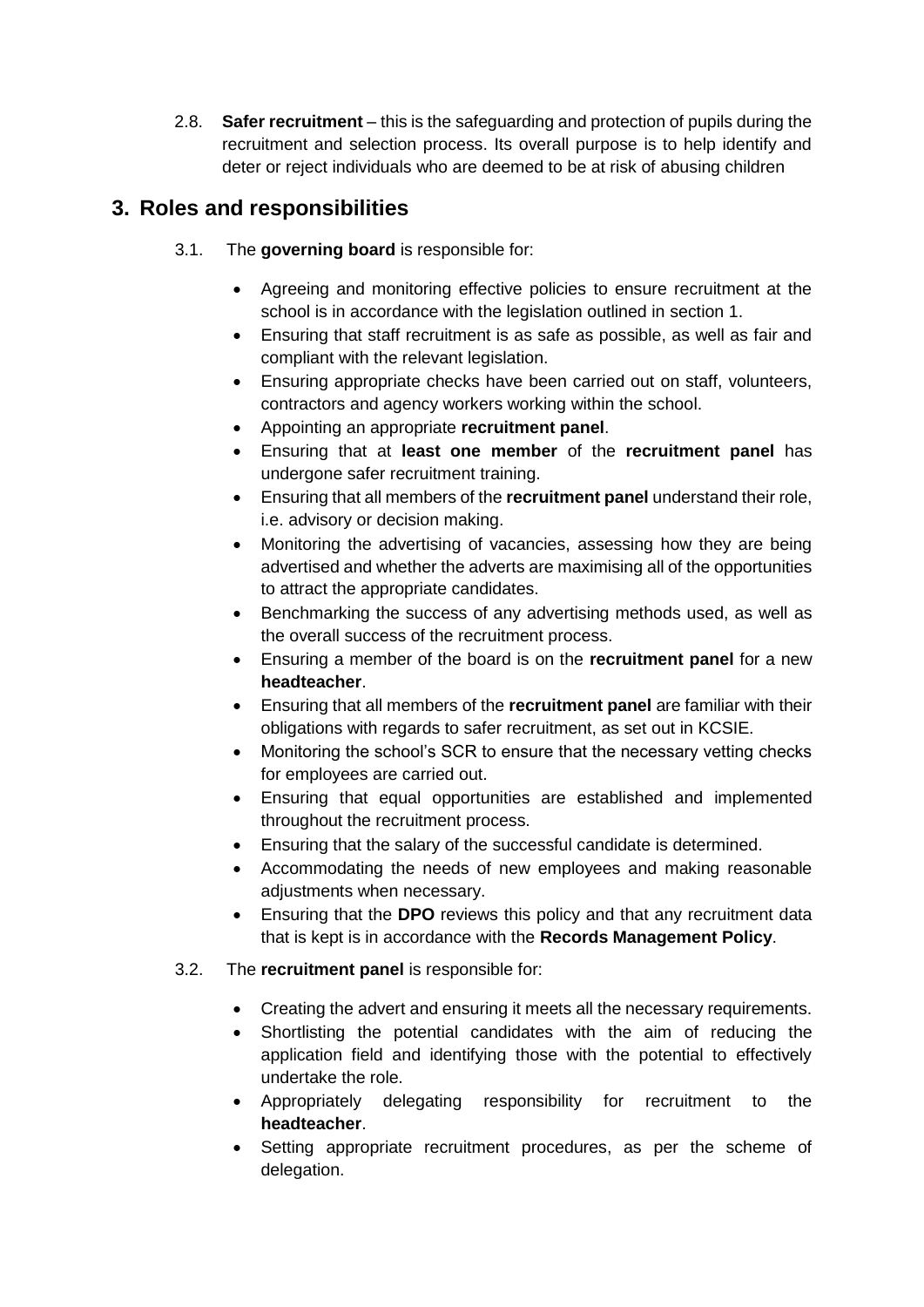- Ensuring that the interview addresses leadership ability, team working skills, reasons for interest in joining the school, integrity, understanding of the school's ethos and vision, and why the candidate believes they would be a good fit for the school.
- Ensuring that the interview addresses safeguarding practices.
- Appointing the Head's PA Ms Jackson who will be responsible for the entire management of the recruitment process.
- Agreeing with the successful candidate when other members of the school community will be informed about their appointment, including staff members and parents.
- 3.3. The **Headteacher** is responsible for:
	- Ensuring appropriate checks have been carried out on prospective staff, volunteers, contractors and agency workers working within the school.
	- Ensuring that appropriate supervision of employees/volunteers is organised, and for promoting the safety and wellbeing of pupils generally and throughout the recruitment process.
	- Leading the interview when the candidate is at a lower level than the **headteacher**.
- 3.4. During the recruitment process, and especially during the initial stages, the **recruitment panel** and the **headteacher** will be watchful of candidates displaying the following characteristics:
	- No understanding or appreciation of children's needs
	- Expressing that they want the role to meet their needs at the expense of children
	- Using inappropriate language in relation to children
	- Expressing extreme views or views that do not support safeguarding practices
	- Displaying unclear boundaries with children
	- Providing vague answers when asked about their experience and being unable to explain gaps in their employment

# <span id="page-5-0"></span>**4. Equal opportunities**

- 4.1. When recruiting, the school will adhere to its **Equal Opportunities Policy**.
- 4.2. The school will not discriminate against any protected characteristics, such as disability or gender, and will always promote difference and inclusion throughout the school.
- 4.3. The school will, where necessary, make reasonable adjustments to ensure the interview is accessible to all candidates. Candidates should inform the school of any reasonable adjustments that they need when they receive the invitation for an interview.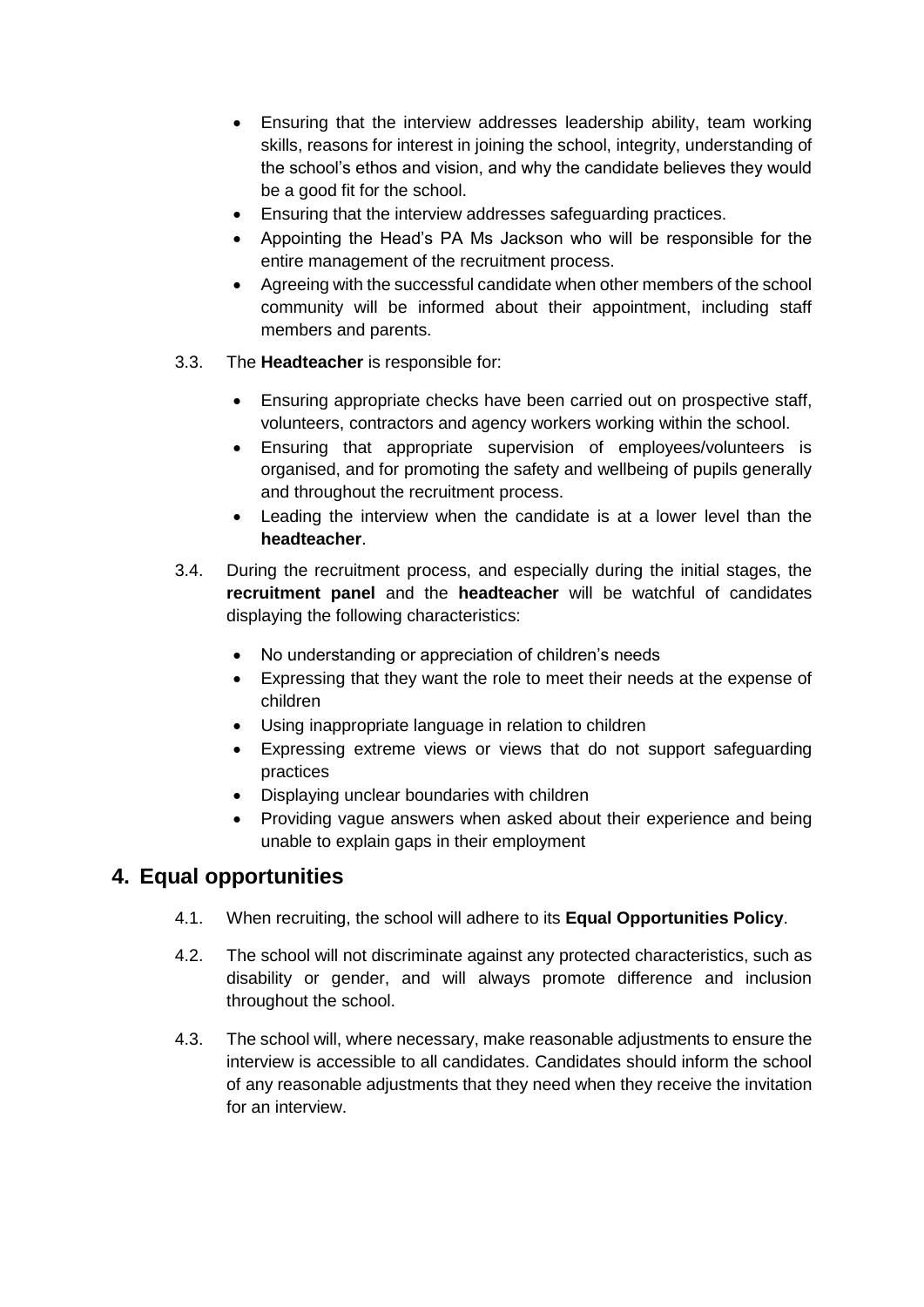- 4.4. The **governing board** will review recruitment procedures **annually** to ensure they are accessible and do not directly or indirectly discriminate against candidates.
- 4.5. Candidates will not be asked about their health or any disabilities before a job offer is made, unless one of the following exemptions applies:
	- Questions necessary to establish if an applicant can perform an intrinsic part of the job (subject to any reasonable adjustments)
	- Questions to establish if an applicant is fit to attend an assessment or any reasonable adjustments that may be needed at interview or assessment
	- Positive action to recruit people with disabilities
	- Equal opportunities monitoring (which will not form part of the decisionmaking process)

# <span id="page-6-0"></span>**5. Planning, advertising and shortlisting**

- 5.1. Once a vacancy has been identified, the school will allow an appropriate amount of time for planning and structuring the recruitment process.
- 5.2. The **governing board** and **headteacher** will:
	- Decide on the recruitment timeframe.
	- Decide who will be involved in the process and what their roles will be, e.g. who forms the **recruitment panel** and who will lead interviewing.
	- Prepare the documents that will be provided to applicants, including the job description, person specification and application form – ensuring that these documents contain a clear message about safeguarding, the checks that will be carried out and that references will be sought.
	- Ensure that application packs, where relevant, state that applicants must be willing to sign the staff disqualification declaration.
- 5.3. The job information and associated documents will be published online.
- 5.4. The full requirements of the role will be clearly explained, including any employment vetting requirements such as a DBS check.
- 5.5. The **recruitment panel** will comprise an **appointing officer**, who is responsible for the management of the entire recruitment process, and at least two other members of staff, with the **headteacher** usually being one of these.
- 5.6. The **recruitment panel** will be an odd number so majority votes can be cast.
- 5.7. At least one member of the **recruitment panel** will have successfully completed up-to-date safer recruitment training.
- 5.8. The **recruitment panel** will create the advertisement.
- 5.9. The **recruitment panel** will ensure the advertisement includes the following requirements: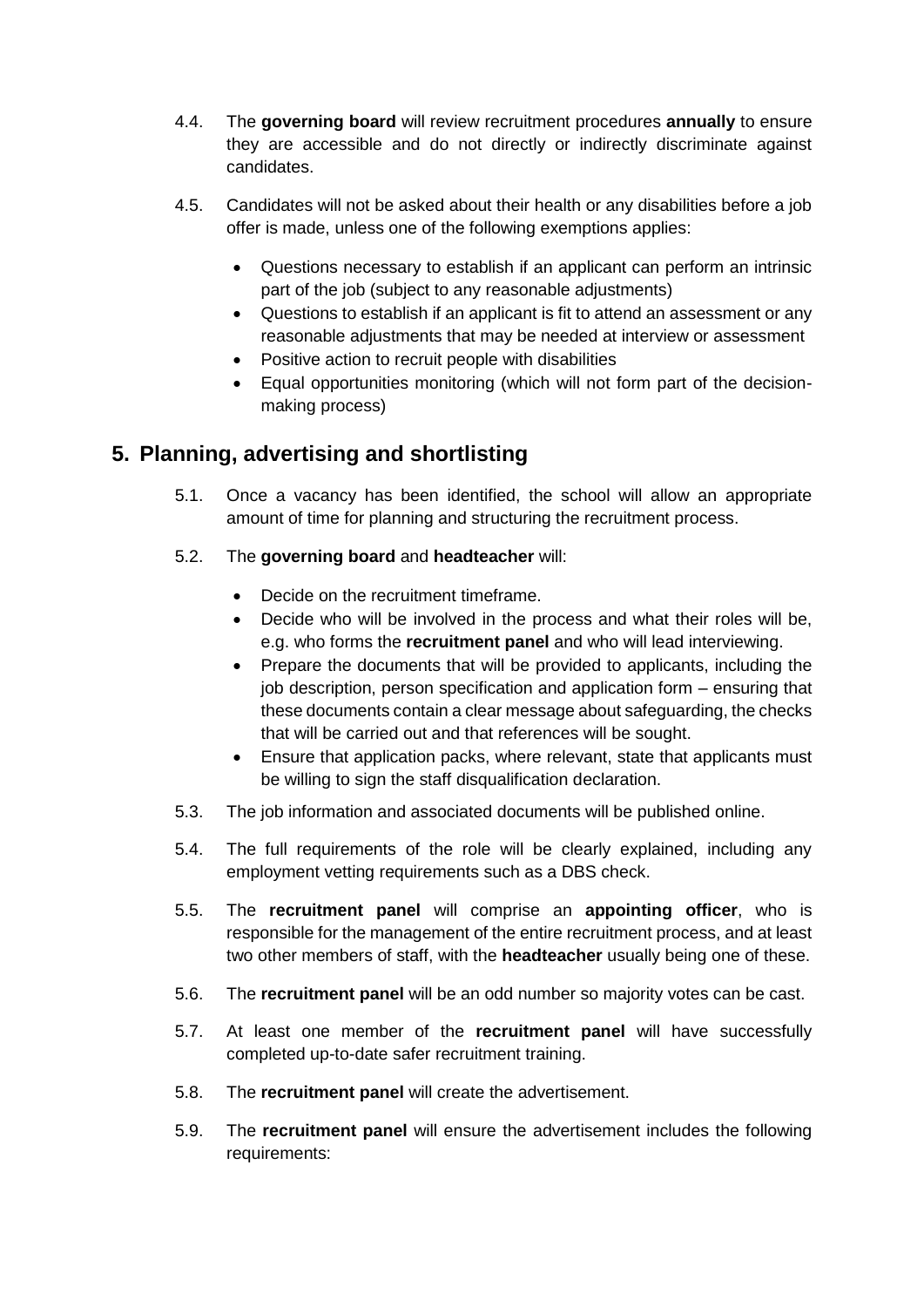- Information specific to the role on offer and the school as a whole
- The benefits of the role are highlighted
- The advertisement is relevant to the target audience
- The advertisement is communicated directly and concisely, and includes a clear call to action
- Applications can be submitted electronically
- 5.10. Requests for further information from applicants will be replied to promptly.
- 5.11. Interviews will be arranged for the shortlisted candidates.
- 5.12. Vacancies will be advertised through external media, such as the **local newspaper**, with due consideration to the school's **Equal Opportunities and Dignity at Work Policy**, ensuring that the advertisement reaches a wide range of groups.
- 5.13. Advertisements will contain a statement of commitment to ensuring equal rights.
- 5.14. Advertisements will include a job description, person specification and detail the closing date.
- 5.15. The contact numbers of the **appointing officer** and details of the application process will be clearly outlined.
- 5.16. Application forms will be accessible on the school's website.
- 5.17. The school may utilise social media for recruitment, and if doing so, will create a social media recruitment strategy to ensure that the advertisement is reaching the right people and is communicating the ethos of the school effectively.
- 5.18. When an advert receives a response, the **recruitment panel** will ensure that candidates receive the application pack.
- 5.19. The school will never accept a CV alone, only completed application forms.
- 5.20. When shortlisting candidates for an interview, all application forms will be considered.
- 5.21. Candidates who are shortlisted will meet all the essential aspects of the person specification requirements.
- 5.22. The school will ensure that the shortlisting process is as systematic as possible, and that the **recruitment panel** reads through all applications. Each member of the panel will create their own shortlist which will then be collated and discussed.
- 5.23. Applicants will be assessed against the same shortlisting criteria to ensure a fair process.

#### <span id="page-7-0"></span>**6. Invitation to interview**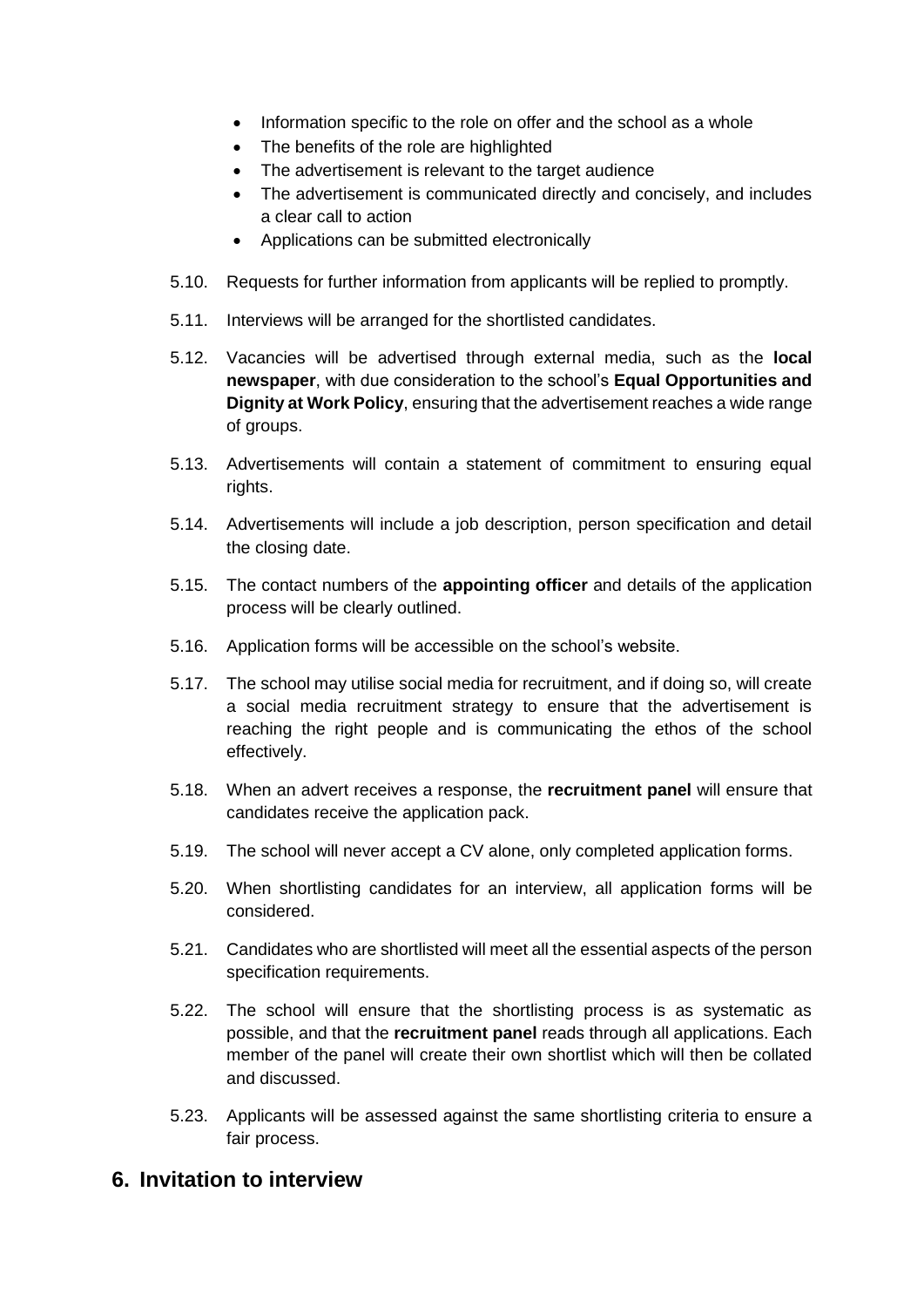- 6.1. Before interview invitations are sent, the **recruitment panel** will ensure that application packs are sent and include the following:
	- A copy of the advertisement
	- A comprehensive job description
	- A comprehensive person specification
	- Any equal rights material, e.g. an equal opportunities statement
	- A brief outline of the school, its values and aims
- 6.2. Once a shortlist has been confirmed, the applicants to be invited for interviews will be contacted by the **appointing officer** and suitable interview times will be decided.
- 6.3. The **recruitment panel** will ensure that all shortlisted candidates receive information about the interview arrangements, how they will be conducted, the areas that will be explored and what documents they should bring.
- 6.4. The **recruitment panel** will send shortlisted candidates the self-declaration of criminal record form, alongside a copy of the school's disqualification form, where appropriate.
- 6.5. Upon inviting candidates to interview, the **recruitment panel** will state that the successful candidate's identity will be checked and, where appropriate, the necessary pre-appointment checks will be carried out.
- 6.6. Where possible, the **recruitment panel** will obtain **two** references before interviewing candidates to allow for any concerns to be explored with the referee and discussed with the candidate.
- 6.7. One of the references will be from the candidate's most recent employer.
- 6.8. Where a candidate is not currently employed, verification of their most recent period of employment and reasons for leaving will be obtained from the employer.
- 6.9. References will be from a senior member of staff and not a colleague.
- 6.10. Open testimonials will not be relied upon, nor will information that has been provided by the candidate without verifying the information.
- 6.11. Electronic references will be vetted to ensure they originate from a credible source.
- 6.12. References from internal candidates will also always be scrutinised before interview.
- 6.13. Permission will be sought from the candidates before the **recruitment panel** contacts referees.
- 6.14. Structured questionnaires will be used to question referees and the **recruitment panel** will determine the questions on a case-by-case basis.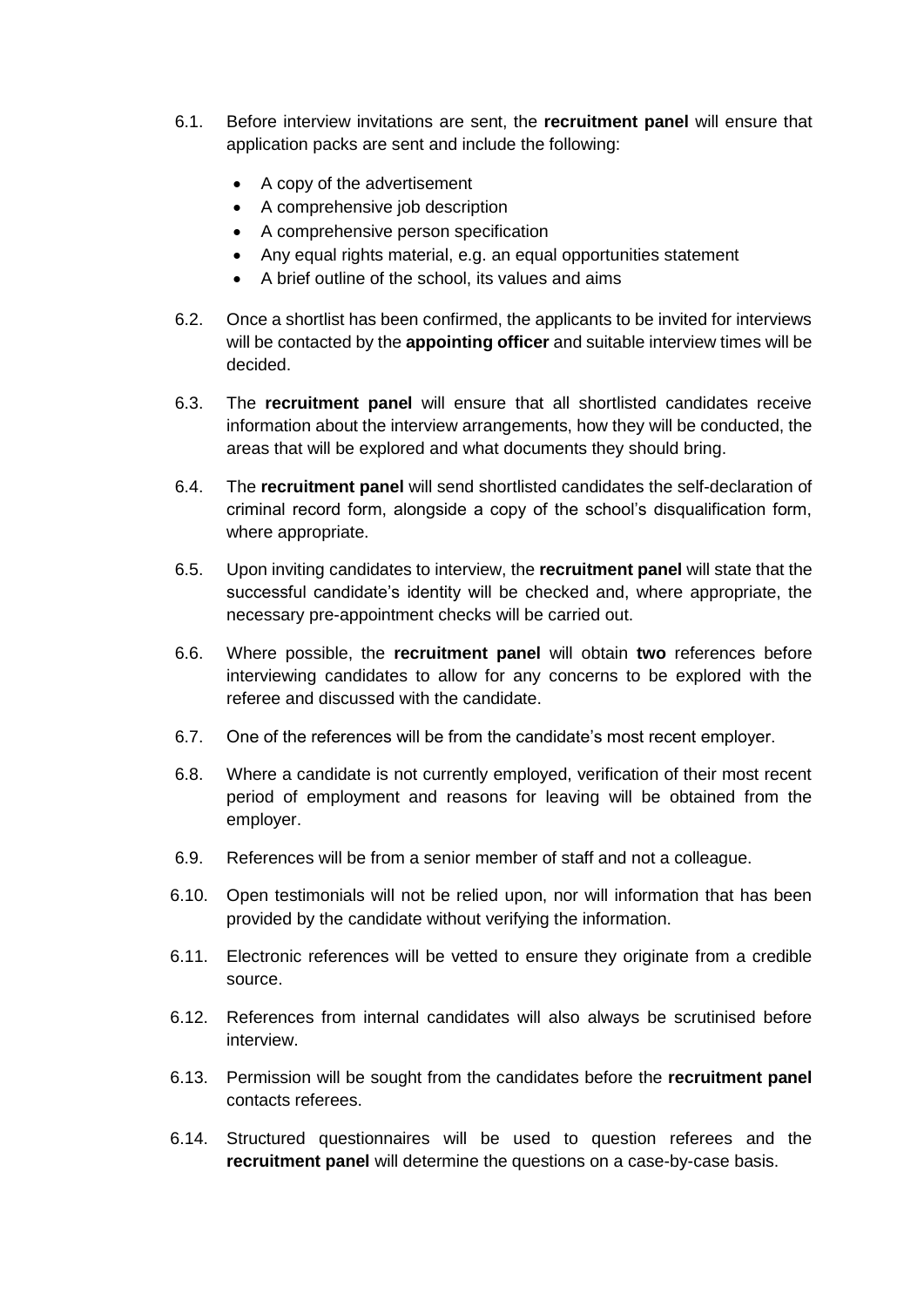- 6.15. Information about past disciplinary action or allegations that are disclosed will be considered carefully when assessing the applicant's suitability for the post.
- 6.16. The candidate's current employer will be asked for details of any capability history in the previous two years, including the reasoning.

## <span id="page-9-0"></span>**7. Pre-interview checks**

- 7.1. The **recruitment panel** will complete the necessary pre-interview checks.
- 7.2. Pre-interview checks will include the following:
	- Requesting **two** references from each shortlisted candidate directly from the referees – where possible, one reference will be obtained relating to the role in which the candidate worked with children
	- Verifying that the candidate has qualifications or experience relevant to the post
	- Checking references against application forms and noting down discrepancies or concerns, and following up these concerns with referees
	- Checking and, where necessary, following up candidates' self-declaration forms

# <span id="page-9-1"></span>**8. Digital footprints**

- 8.1. The school is committed to ensuring that safeguarding is a top priority; therefore, where appropriate, the school may check candidates' social media or other online activity prior to interview.
- 8.2. This process **may include** a search for the candidate via:
	- **Google**
	- **Facebook**
	- **LinkedIn**
	- **Instagram**
- 8.3. Any concerns will be addressed during the interview process.

#### <span id="page-9-2"></span>**9. The interview**

- 9.1. During the interview process, candidates will be asked standard questions and their responses will be recorded for ease of comparison.
- 9.2. Any concerns raised through contact with referees will be discussed with the candidate at this stage.
- 9.3. The **recruitment panel** will ask open questions to assess the candidate's experience and suitability for the post, and to explore the candidate's motivation towards safeguarding and their suitability to work with children.
- 9.4. Candidates shortlisted for interview will be given the opportunity to complete a self-disclosure form upon arrival for their interview. The form is given to the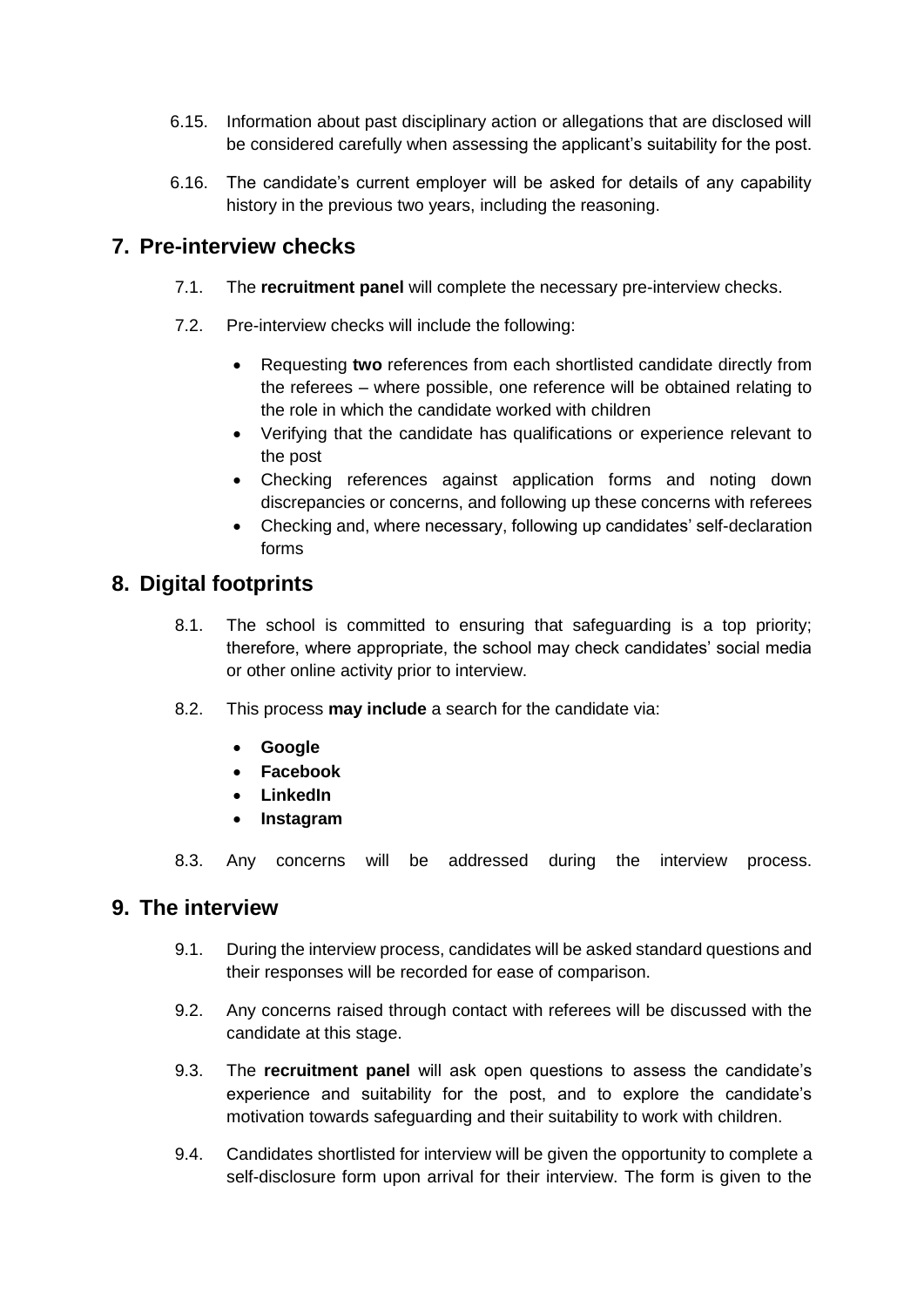**recruitment officer** in a **sealed envelope** prior to the candidate entering their interview.

- 9.5. The candidate will be given the opportunity to discuss any concerns or ask any questions.
- 9.6. The interview will always comprise a face-to-face interview; however, the recruitment panel may also request that candidates completes the following exercises:
	- In tray exercise
	- Data exercise
	- **Presentation**
	- Student / Staff panel

This is a non-exhaustive list and will be discussed before vacancy is advertised.

### <span id="page-10-0"></span>**10. After the interview**

- 10.1. After the interview has been completed, the **recruitment panel** will:
	- Assess all candidates' performance using the same agreed criteria.
	- Ask the successful candidate to provide proof of identification and qualifications, and to complete the DBS check as soon as possible.
	- Contact and provide feedback to the unsuccessful candidates feedback will be verbal and based on evidence of their performance against the person specification for the role.
- 10.2. Interview notes and assessment materials will be held securely for an appropriate amount of time after the interviews, in line with the **Records Management Policy**, in case any aspect of the recruitment process is challenged.
- 10.3. After choosing a successful candidate, the school will:
	- Make a conditional offer of employment to the candidate.
	- Ask the successful candidate to provide identification and proof of qualifications, if this has not already been done.
	- Complete the relevant pre-appointment checks.
- 10.4. Once an offer of employment has been made, the candidate's self-declaration form will be reviewed. If a conviction has been declared, and it is spent or filtered, the offer of employment will not be retracted based on this; however, the school will undertake the relevant assessments to determine whether the candidate is suitable to work in the school.

#### <span id="page-10-1"></span>**11. Remote recruitment**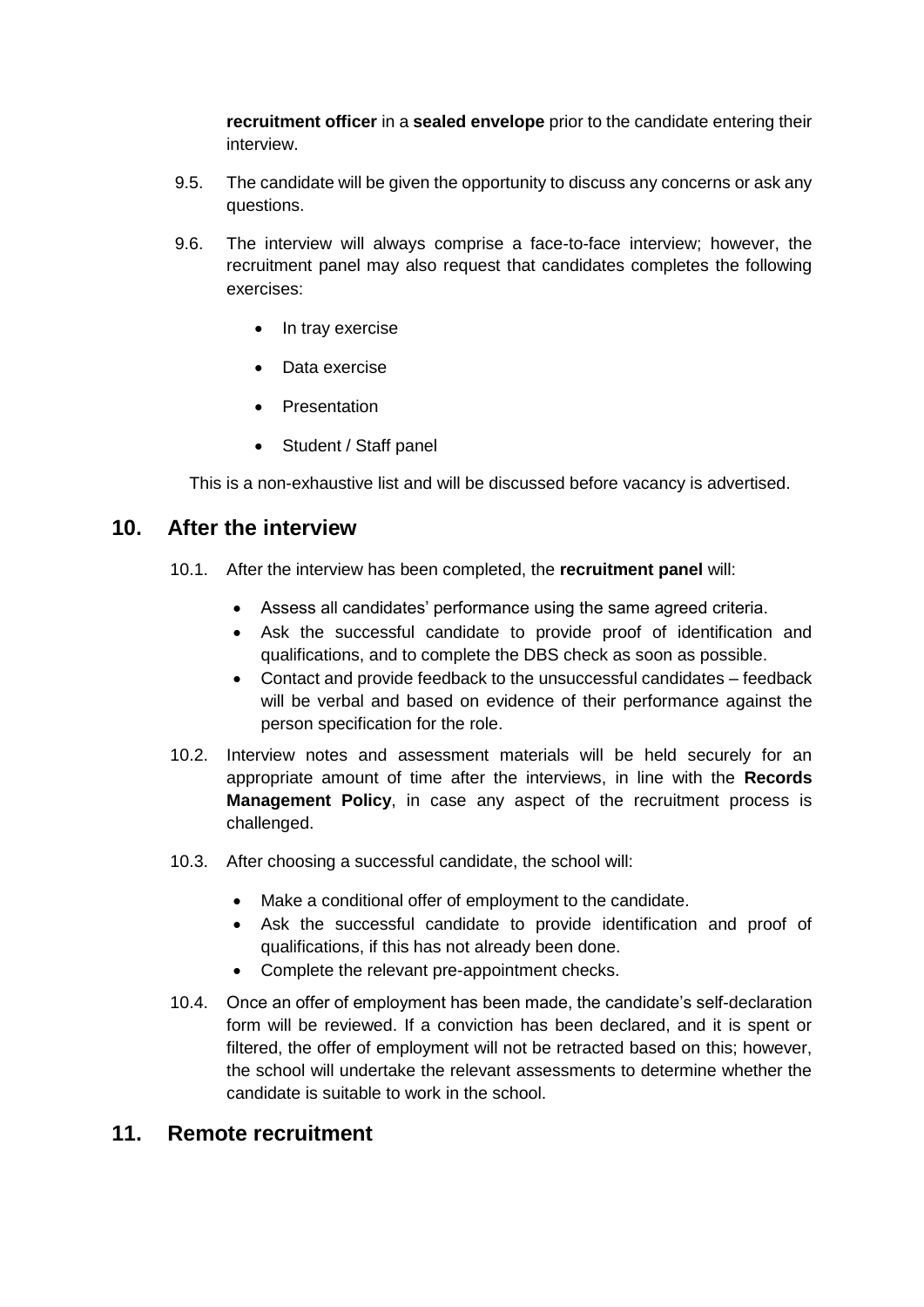- 11.1. The school will follow all the requirements set out in this policy when recruiting remotely, changing only the in-person nature of the interview, and implementing the necessary additional steps to support this.
- 11.2. The **ICT technician** will research and select a suitable online platform through which online interviews may take place, taking into account ease of use, privacy measures and suitability for the purposes of online interviews.
- 11.3. Online interviews will be conducted in line with the school's **ICT Acceptable Use Policy** and **Data Protection Policy** at all times.
- 11.4. Staff members conducting an online interview will ensure they understand how to operate the various relevant functionalities of the online interview platform, e.g. how to share their screen, prior to the interview commencing.
- 11.5. Staff members conducting an online interview will ensure privacy settings are adjusted appropriately on the provider's site or application.
- 11.6. The school will be aware of, and have due regard for, the potential risks associated with online communication, e.g. ease of anonymity, and will ensure it takes suitable precautions, e.g. encrypting data where possible.
- 11.7. The school will ensure that any tasks set for candidates during the interview are compatible with the online nature of the interview, e.g. they do not require the exchange of physical paper resources.
- 11.8. The school will communicate its expectations to candidates regarding the use of the online platform in good time prior to the interview. These expectations will include, but will not be limited to, the following:
	- The candidate will participate in the interview with both the video camera and microphone features enabled at all required times
	- The candidate will participate in the interview in a suitable setting  $a$ quiet area with a neutral background
	- The candidate will keep personal information which is not relevant to the recruitment process private, e.g. their email password, and will not ask the staff members conducting the interview to share any such private information
	- Where necessary, the candidate will be aware that the school will record the online interview, and that they will be required to consent to this in order for the interview process to continue
- 11.9. When recording an online interview, prior permission will be acquired from the candidate in writing via **email** and all members of the interview will be notified before the interview commences via **email**, and again once they have joined the interview before recording commences.
- 11.10. If the candidate does not provide consent to recording the interview, the school will consider whether the online interview can still take place in line with school's safeguarding and records management responsibilities.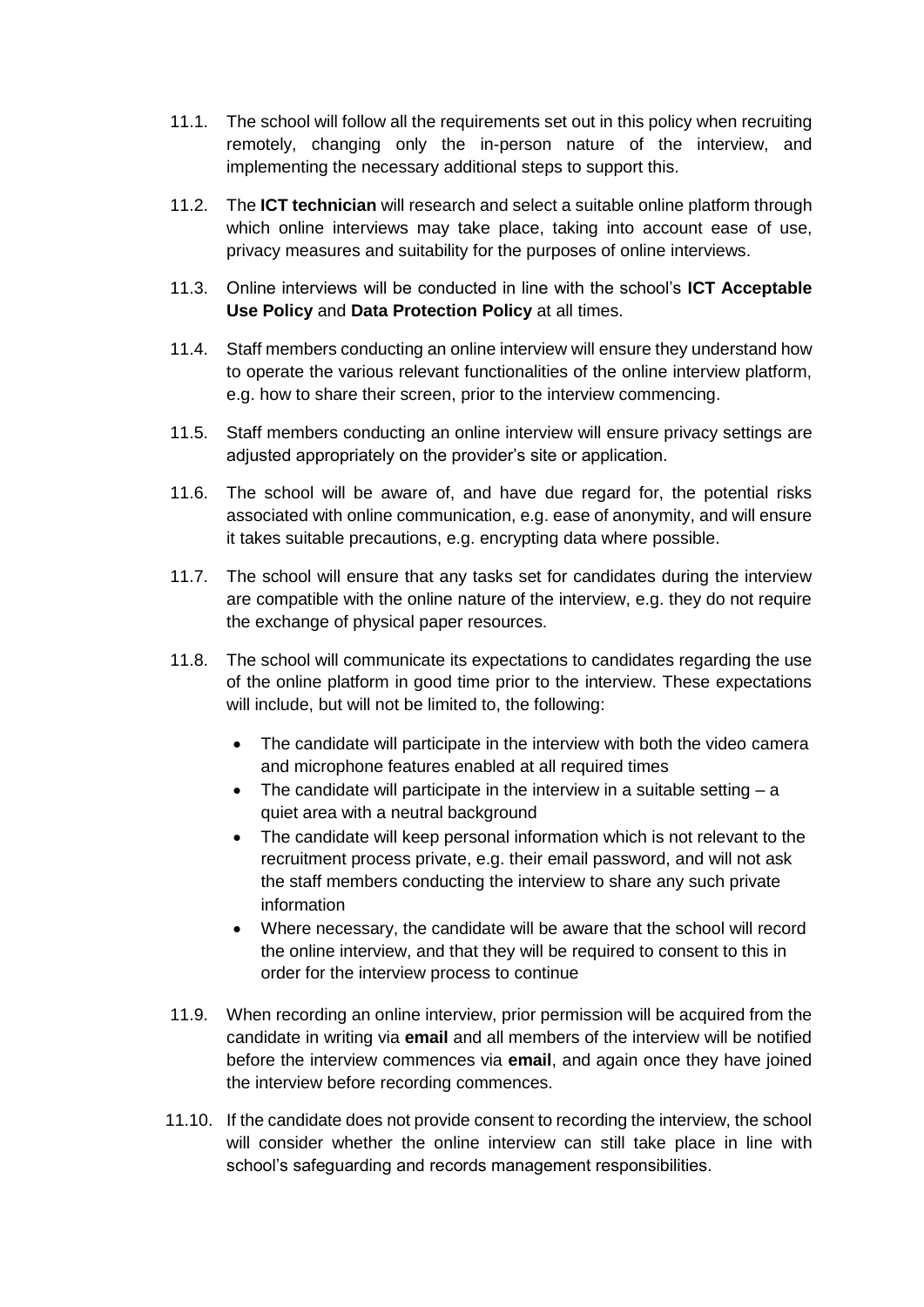- 11.11. The school will not discriminate against candidates who are recruited remotely; they will be considered fairly alongside any candidates who are not recruited remotely.
- 11.12. If a candidate refuses to interview remotely, the school will consider whether alternative arrangements for an in-person interview are possible, having due regard to the school's equality duties at all times. If this is not possible, then the school will sensitively inform the candidate that the remote interview process is a requirement of the application process, and have a considerate and good-natured discussion with the candidate as to whether they can continue with the recruitment process at this time.
- 11.13. The school will direct candidates towards the DfE's advice on ['Attending your](https://teaching.blog.gov.uk/2020/06/12/attending-your-first-remote-interview/)  [first remote interview'](https://teaching.blog.gov.uk/2020/06/12/attending-your-first-remote-interview/) prior to the interview.

# <span id="page-12-0"></span>**12. Pre-appointment checks**

- 12.1. All appointments will be conditional on satisfactory completion of the necessary pre-appointment checks.
- 12.2. When appointing new staff, the school will complete the following checks:
	- Verify the candidate's identity
	- Obtain an enhanced DBS certificate (via the applicant) and, for candidates engaging in regulated activity, barred list information
	- Obtain a separate barred list check if an individual will start work in regulated activity before the DBS certificate is available
	- Verify a candidate's mental and physical fitness to carry out their role
	- Verify the person's right to work in the UK
	- Make further checks on any individual who has lived or worked outside the UK
	- Verify professional qualifications, as appropriate
	- For those in management, trustee or governor roles, a section 128 check will be carried out
- 12.3. The **recruitment panel** will ensure any candidate employed to carry out teaching work is not subject to a prohibition order or any sanction or restriction imposed (that remains current) by the GTCE before its abolition in March 2012.
- 12.4. If the school has reason to believe that an individual is barred, it is an offence under section 9 of the Safeguarding Vulnerable Groups Act (SVGA) 2006 for the school to allow the individual to carry out any form of regulated activity.
- 12.5. The school will use the Employer Secure Access sign-in portal via the Teaching Regulation Agency Teacher Services web page to check if a proposed governor is barred as a result of being subject to a section 128 direction.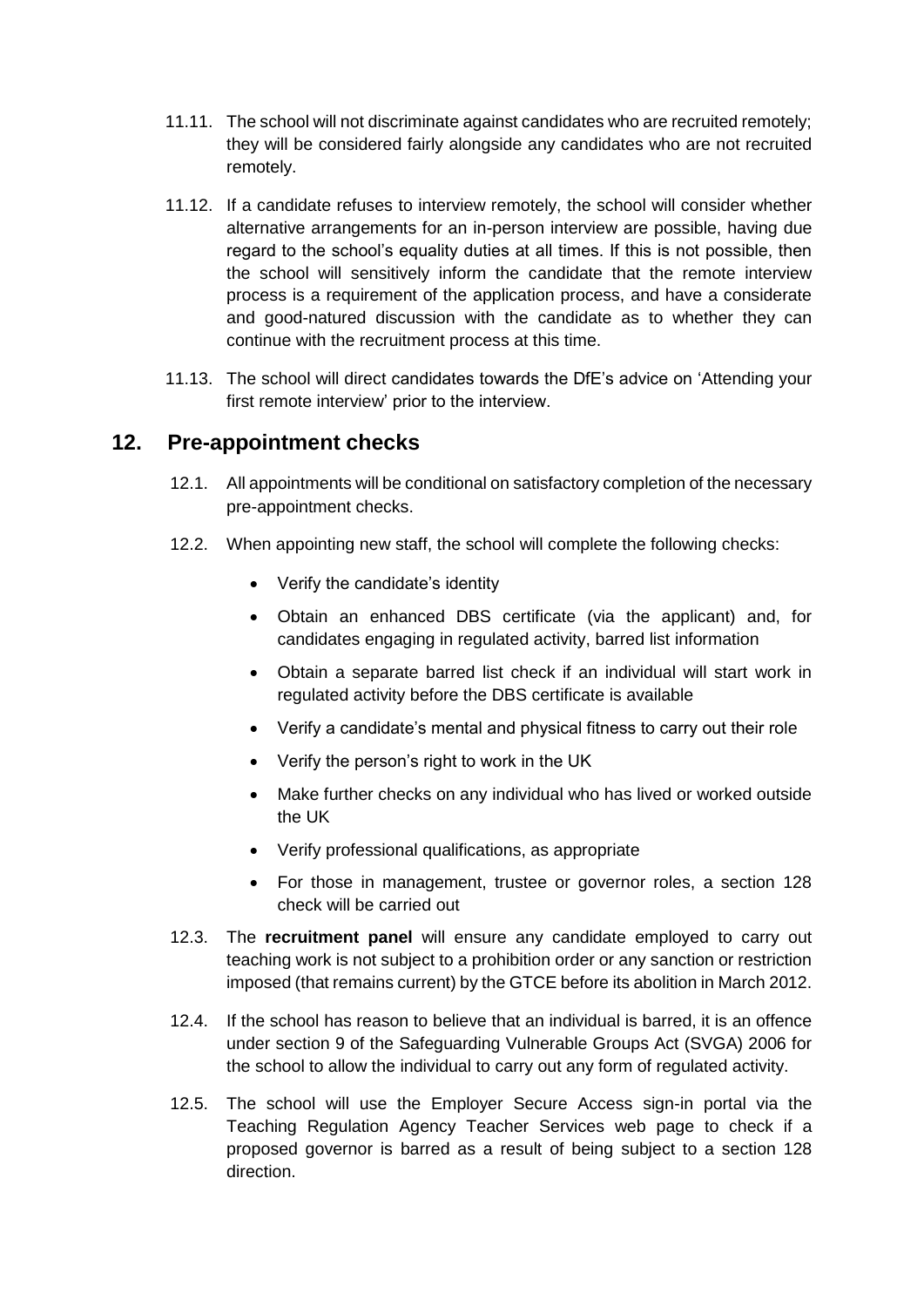- 12.6. Checks for all prohibitions, directions, sanctions and restrictions will be carried out by using the secure access portal on the Teacher Services' [web page.](https://teacherservices.education.gov.uk/)
- 12.7. There is no requirement to obtain an enhanced DBS certificate or carry out checks for events that may have occurred outside the UK if, in the three months prior to their appointment, the applicant has worked:
	- In a school in England in a post which brought them into regular contact with children or young persons; or
	- In any post in a school since 12 May 2006 which did not bring the person into regular contact with children or young persons; or

#### **Volunteers**

- 12.8. For volunteers, if they are not engaging in regulated activity, an enhanced DBS check will be obtained – a barred list check will not be required.
- 12.9. If volunteers are engaging in regulated activity and are new to the school, an enhanced DBS check with a barred list check will be required.
- 12.10. Existing volunteers in regulated activity do not need to be re-checked if they have already had a DBS check (including barred list information); however, the school may decide to conduct a repeat DBS check.
- 12.11. If a volunteer is not in regulated activity, the school will use its professional judgement, after conducting a risk assessment, to determine whether to seek an enhanced DBS check, but no barred list check will be required.

#### **Candidates who have lived outside the UK**

**[From 1 January 2021, the Teaching Regulation Agency will no longer maintain a list of EEA teachers with sanctions. Schools must continue to carry out safer recruitment checks on all candidates and must make any further checks they think relevant.]**

- 12.12. For candidates who have lived outside the UK, all mandatory checks outlined in this policy will be carried out, along with additional checks where necessary.
- 12.13. For candidates who have lived or worked outside the UK, the school will make further checks where necessary, including, but not limited to:
	- Obtaining an enhanced DBS certificate with barred list information, including for candidates who have not been to the UK before.
	- For teaching staff, obtaining proof of their past conduct as a teacher from the professional regulating authority in the country in which they worked, where available.

#### **Agency and third-party staff**

12.14. In the case of any employee working at the school who is sourced from an agency or third-party organisation, confirmation must be obtained from the organisation, in writing, that all necessary checks have been completed.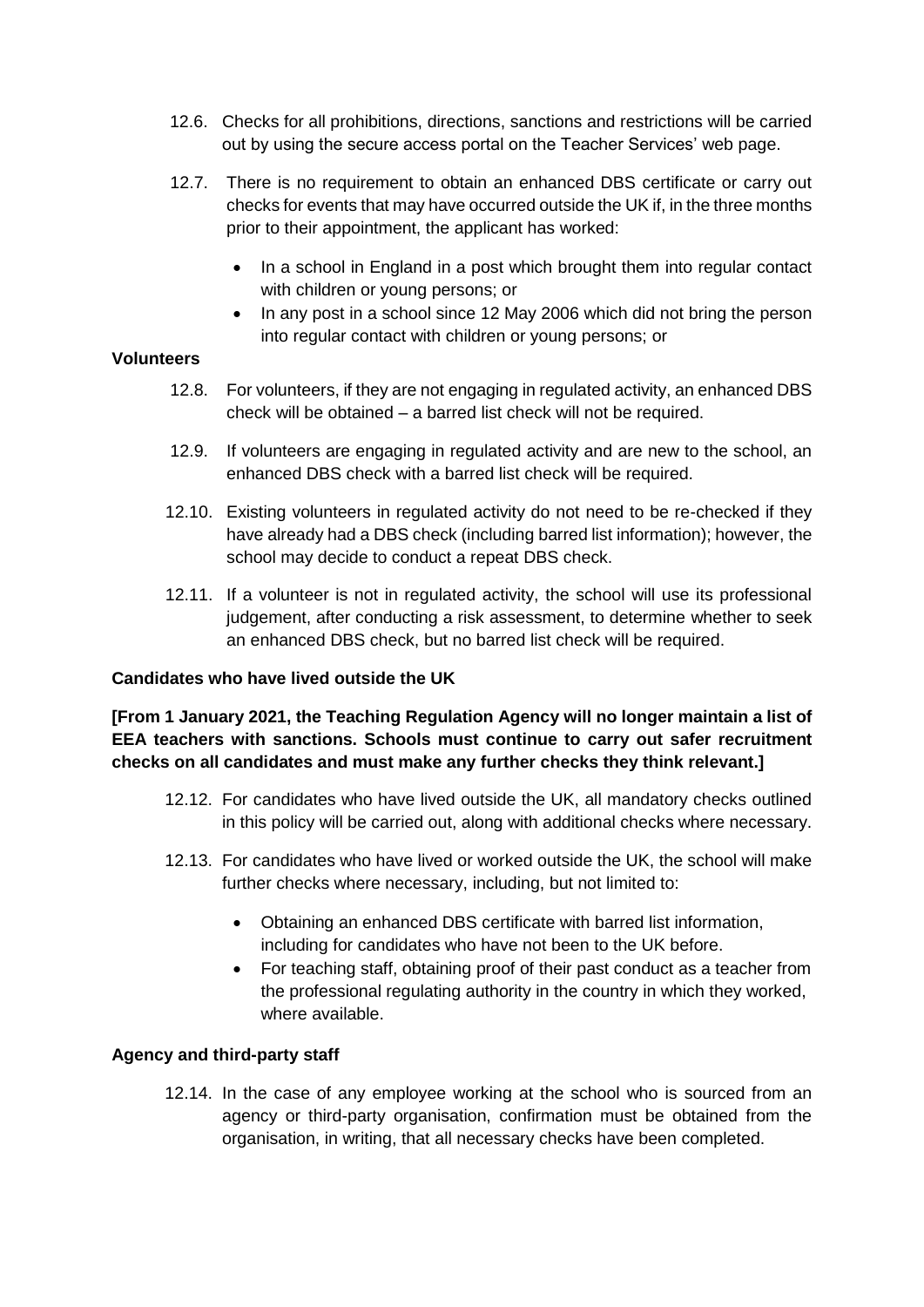12.15. Confirmation will also be obtained that the individual who presents for work is the same person on whom all checks have been completed. A copy of photographic identification will generally be kept where appropriate.

#### **Trainee/student teachers**

- 12.16. The school will ensure that enhanced DBS certificates and barred list checks are obtained on all salaried applicants for initial teacher training who are in regulated activity.
- 12.17. Where trainee teachers are fee-funded, it is the responsibility of the initial teacher training provider to carry out the necessary checks.
- 12.18. The school will obtain written confirmation from the agency that the checks have been carried out.

#### **Existing staff**

- 12.19. If a member of staff moves from a post that was not regulated activity to one that is, the relevant checks will be carried out.
- 12.20. The **recruitment panel** will carry out further checks where there is a concern about a member of staff's suitability to work with children.
- 12.21. An investigation will be carried out to gather enough evidence to establish if an allegation has a foundation. The employer of the school will ensure they have sufficient information to meet the referral duty criteria in 12.23 of this policy.
- 12.22. The school will refer to the DBS anyone who has harmed, or poses a risk of harm, to a child or vulnerable adult where:
	- The harm test is satisfied in respect of that harm.
	- The individual has received a caution or conviction for a relevant offence, or if there is reason to believe that the individual has committed a listed relevant offence.
	- The individual is deploved to another area of work not in regulated activity, or where they have been suspended.
- 12.23. Referrals to the DBS will be made on conclusion of an investigation where an individual has been removed from regulated activity.
- 12.24. Referrals to the DBS will be made as soon as possible after the resignation, removal or redeployment of the staff member.

#### **Contractors**

12.25. The school will ensure that any contractor, or any employee of the contractor, has been subject to the appropriate level of DBS check. Contractors engaging in regulated activity will require an enhanced DBS certificate (including barred list information).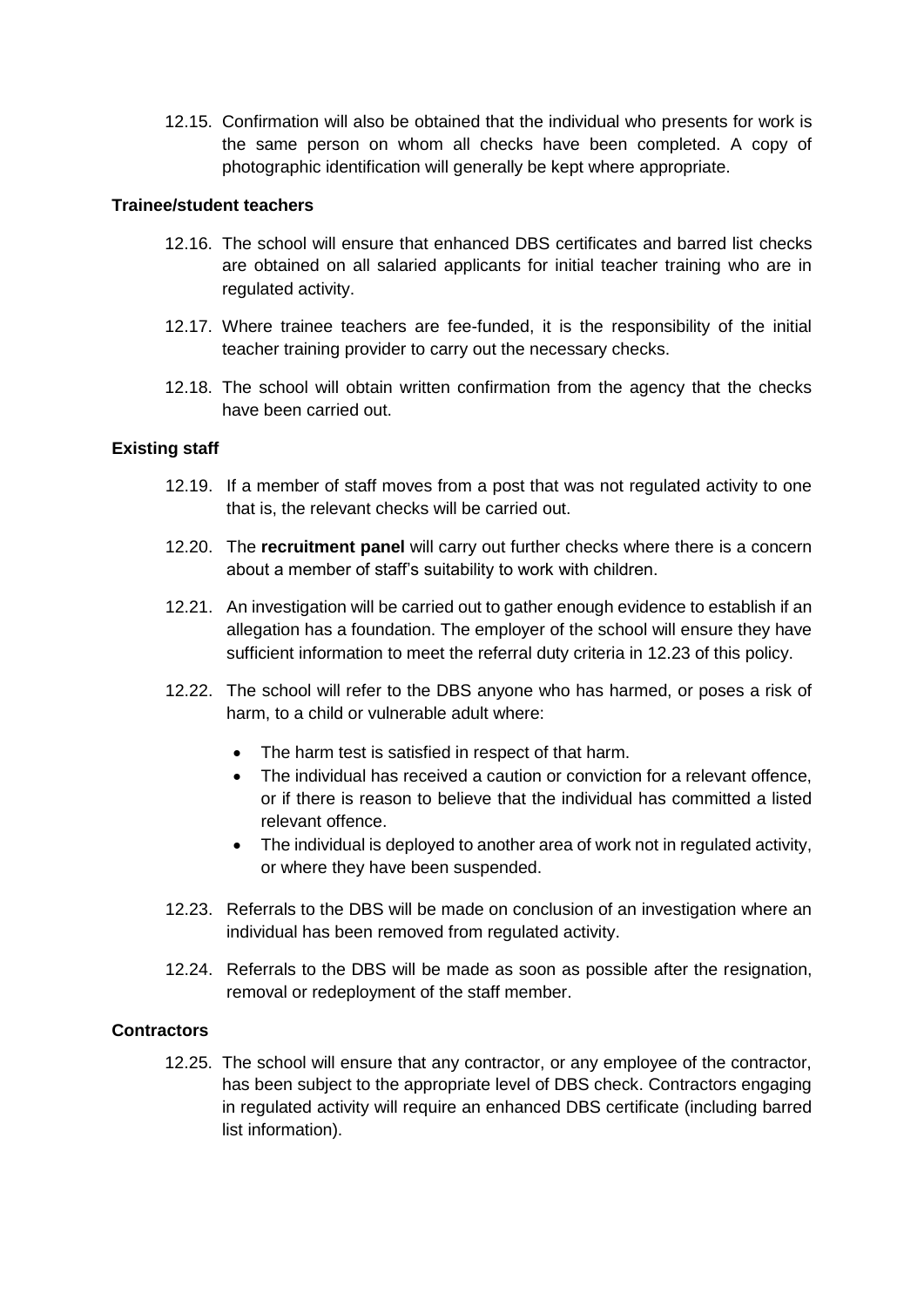- 12.26. For all other contractors who are not engaging in regulated activity, but whose work provides them with an opportunity for regular contact with children, an enhanced DBS check (not including barred list information) will be required.
- 12.27. Under no circumstances will a contractor in respect of whom no checks have been obtained be allowed to work unsupervised or engage in regulated activity.
- 12.28. If a contractor is self-employed, the school will consider obtaining the DBS check, as self-employed people are not able to make an application directly to the DBS on their own account.
- 12.29. The school will always check the identity of contractors and their staff on arrival.

#### **Adults who supervise children on work experience**

- 12.30. If the school is organising work experience placements, the school will ensure that the placement provider has policies and procedures in place to protect children from harm and their responsibility will be required in writing.
- 12.31. Barred list checks by the DBS might be required on some people who supervise a child under the age of 16 on a work experience placement. In such cases, the school will consider the specific circumstances of the work experience. Consideration will be given in particular to the nature of the supervision and the frequency of the activity being supervised, to determine what, if any, checks are necessary. These considerations will include whether the person providing the teaching/training/instruction/supervision to the child on work experience will be:
	- Unsupervised themselves.
	- Providing the teaching/training/instruction/supervision frequently (more than three days in a 30-day period or overnight).
- 12.32. If the person working with the child is unsupervised and the same person is in frequent contact with the child, the work is likely to be regulated activity. In this case, the school will ask the employer providing the work experience to ensure that the person providing the instruction or training is not a barred person.
- 12.33. If the activity undertaken by the child on work experience takes place in a 'specified place', such as the school, and gives the opportunity for contact with children, this may itself be considered regulated activity. In these cases, and where the child is 16 years of age or over, the work experience provider will consider whether a DBS enhanced check should be requested for the child/young person in question. DBS checks cannot be requested for children/young people under the age of 16.

#### **Children staying with host families**

12.34. The school may make arrangements for a child to have learning experiences where, for short periods, the child may be provided with care and accommodation by a host family to whom they are not related. In these circumstances, the LA will be consulted.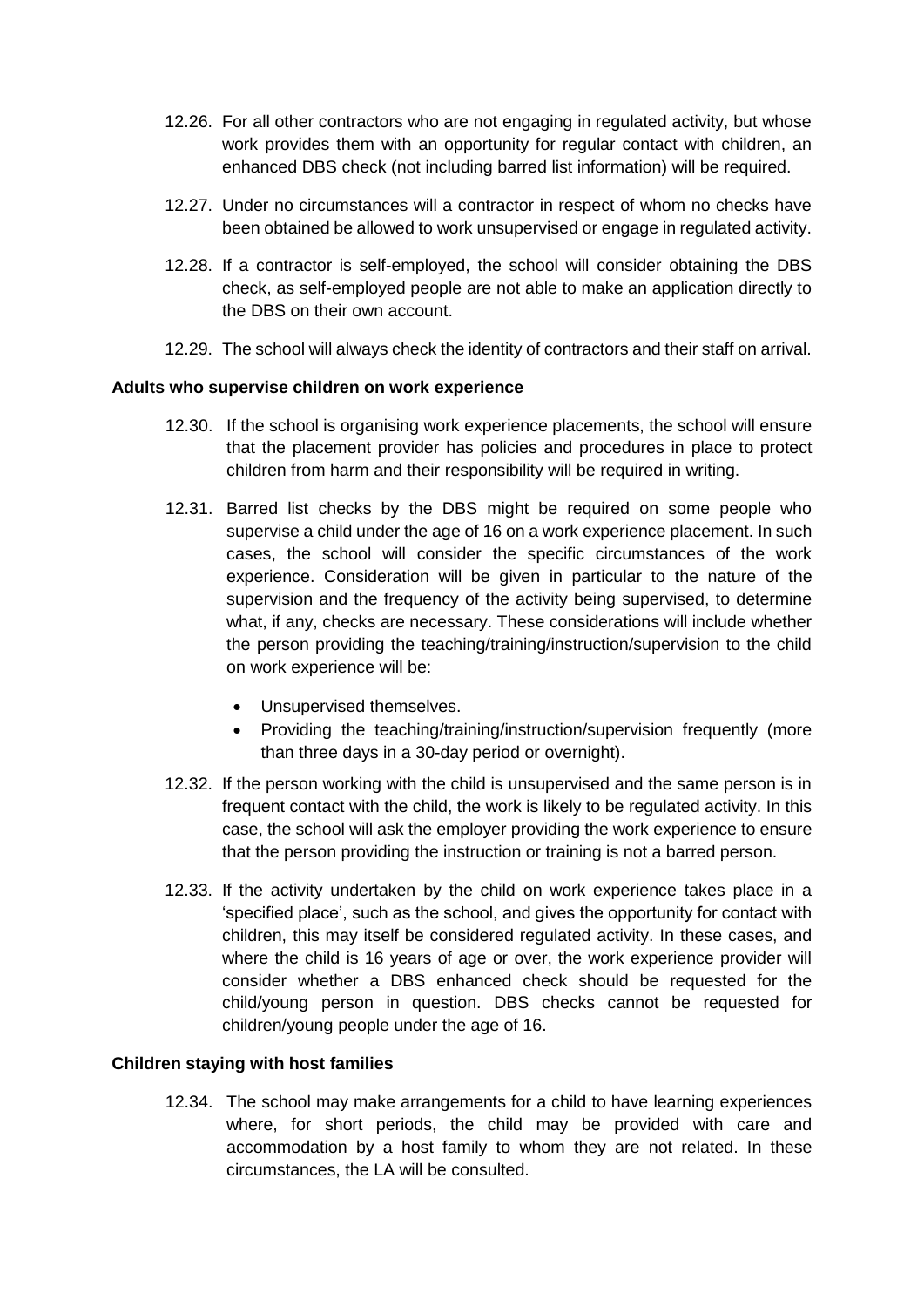#### **Governors**

- 12.35. Governors will have an enhanced criminal records certificate from the DBS. Governance is not a regulated activity and so governors will not need a barred list check unless, in addition to their governance duties, they also engage in regulated activity.
- 12.36. Associate members will not be asked to undertake a DBS check.
- 12.37. Trustees and members will be subject to a section 128 check.
- 12.38. Newly appointed chairs of trustees will be subject to a suitability check, which includes:
	- An identity check.
	- Confirmation of the right to work in the UK.
	- An enhanced DBS check.
	- Where required, additional information if the individual has lived outside the UK for a period of 12 months or longer.

**A section 128 direction disqualifies a person from holding or continuing to hold office as a governor of a maintained school. Schools must check that governors are not disqualified from working in regulated activity. To do this, a section 128 direction check must be carried out. Therefore, even though it is not explicitly stated in KCSIE, schools must carry out a section 128 direction check on governors.** 

**Section 128 checks are not required for staff in management positions in maintained schools, unless the staff member in question is also a governor.]**

12.39. Governors will be subject to a section 128 direction check.

#### <span id="page-16-0"></span>**13. After the pre-appointment checks**

- 13.1. Once the pre-employment checks have been completed, the **recruitment panel** will:
	- Agree a start date with the candidate.
	- Destroy the completed self-declaration forms.
	- Submit contractual paperwork, including the completed DBS check, copies of identification, references, proof of qualifications, preemployment medical enquiry form, P45, application/equal opportunities and emergency contacts.
	- Add the required details of the checks carried out to the school's SCR.

# <span id="page-16-1"></span>**14. Single central record (SCR)**

- 14.1. The school will maintain and regularly update the SCR.
- 14.2. All new employees will be added to the record, which will include:
	- All staff (including supply staff) who work at the school.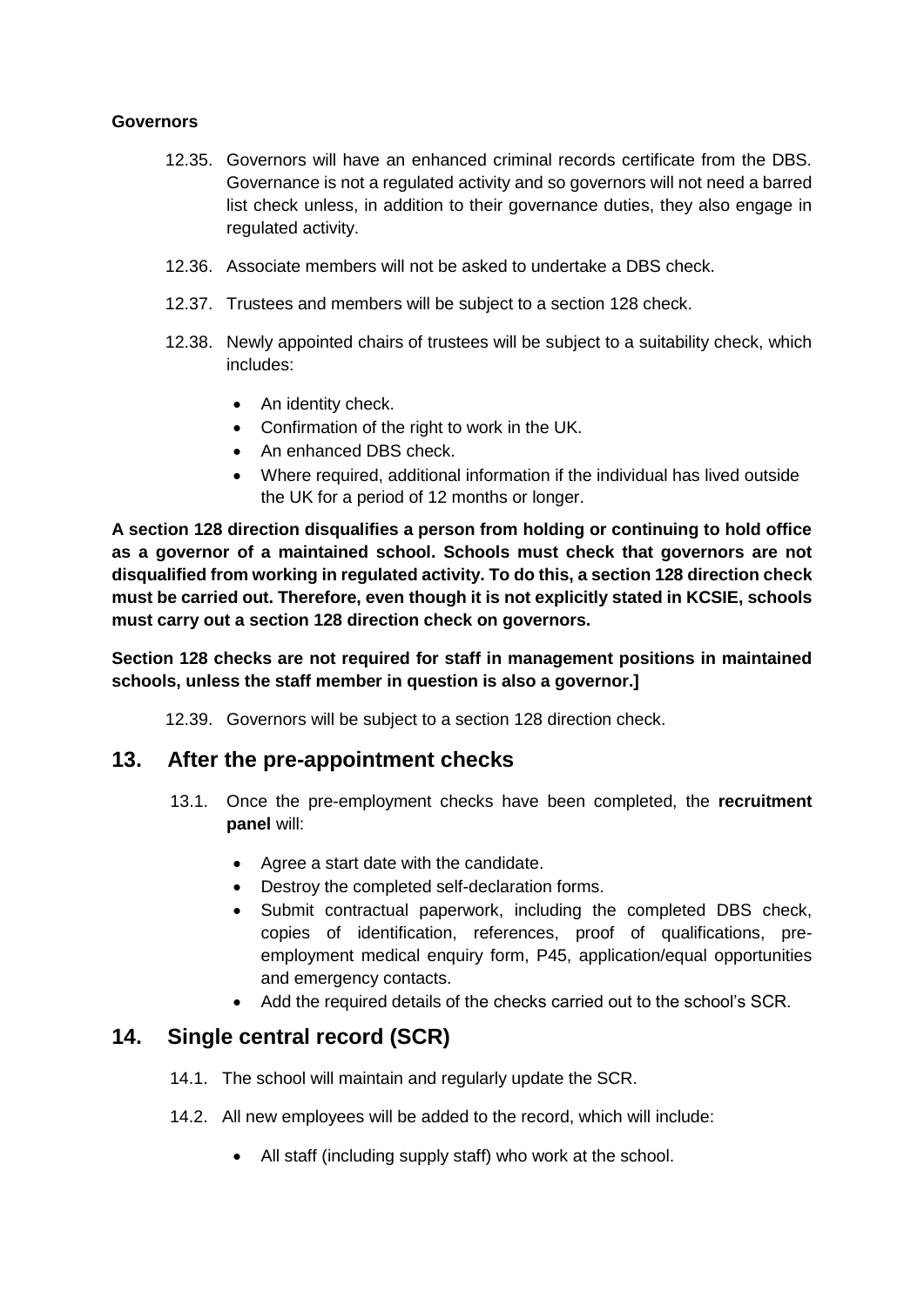- All others who work in regular contact with children in the school or college, including volunteers.
- 14.3. The bullet points below set out the minimum information that must be recorded in respect of staff members (including teacher trainees on salaried routes). The record will indicate whether the following checks have been carried out or certificates obtained, and the date on which each check was completed/certificate obtained:
	- An identity check
	- A barred list check
	- An enhanced DBS check
	- A prohibition from teaching check
	- Further checks on people living or working outside the UK, including checks for European Economic Area (EEA) teacher sanctions and restrictions
	- A check of professional qualifications
	- A section 128 check
	- A check to establish the person's right to work in the UK
	- For those in management, trustee or governor roles, a section 128 check
- 14.4. For supply staff, the school will include whether written confirmation has been received that the employment business supplying the member of supply staff has carried out the relevant checks and obtained the appropriate certificates, and the date that confirmation was received and whether any enhanced DBS check certificate has been provided in respect of the member of staff.
- 14.5. If checks are carried out on volunteers, this will be recorded in the SCR.
- 14.6. (The MAT will not keep separate SCRs for each academy; however, it will ensure that all those who need to see the central SCR can easily do so and that the SCR can easily be filtered by academy.) To be confirmed by the MAT.

# <span id="page-17-0"></span>**15. Safer recruitment training**

- 15.1. At least one member of the **recruitment panel** will have completed formal safer recruitment training.
- 15.2. As a measure of good practice, the school will ensure that this training is renewed **every five years**.

#### <span id="page-17-1"></span>**16. Monitoring and review**

- 16.1. This policy is reviewed **annually** by the **governing board** and the **headteacher**.
- 16.2. Any changes made to this policy will be communicated to all members of staff and relevant stakeholders.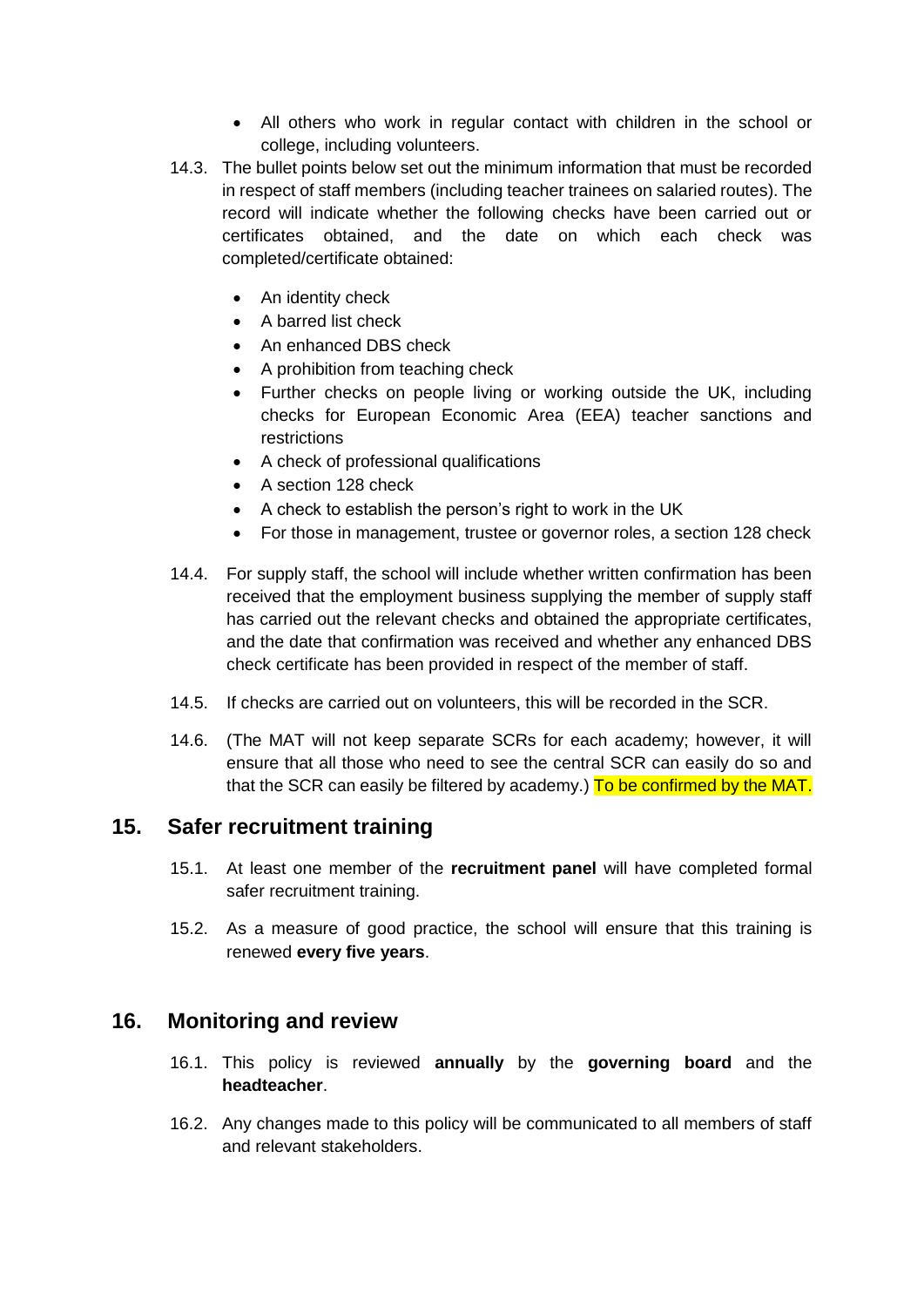- 16.3. All members of staff are required to familiarise themselves with all processes and procedures outlined in this policy as part of their induction programme.
- 16.4. The next scheduled review date for this policy is **April 2022**